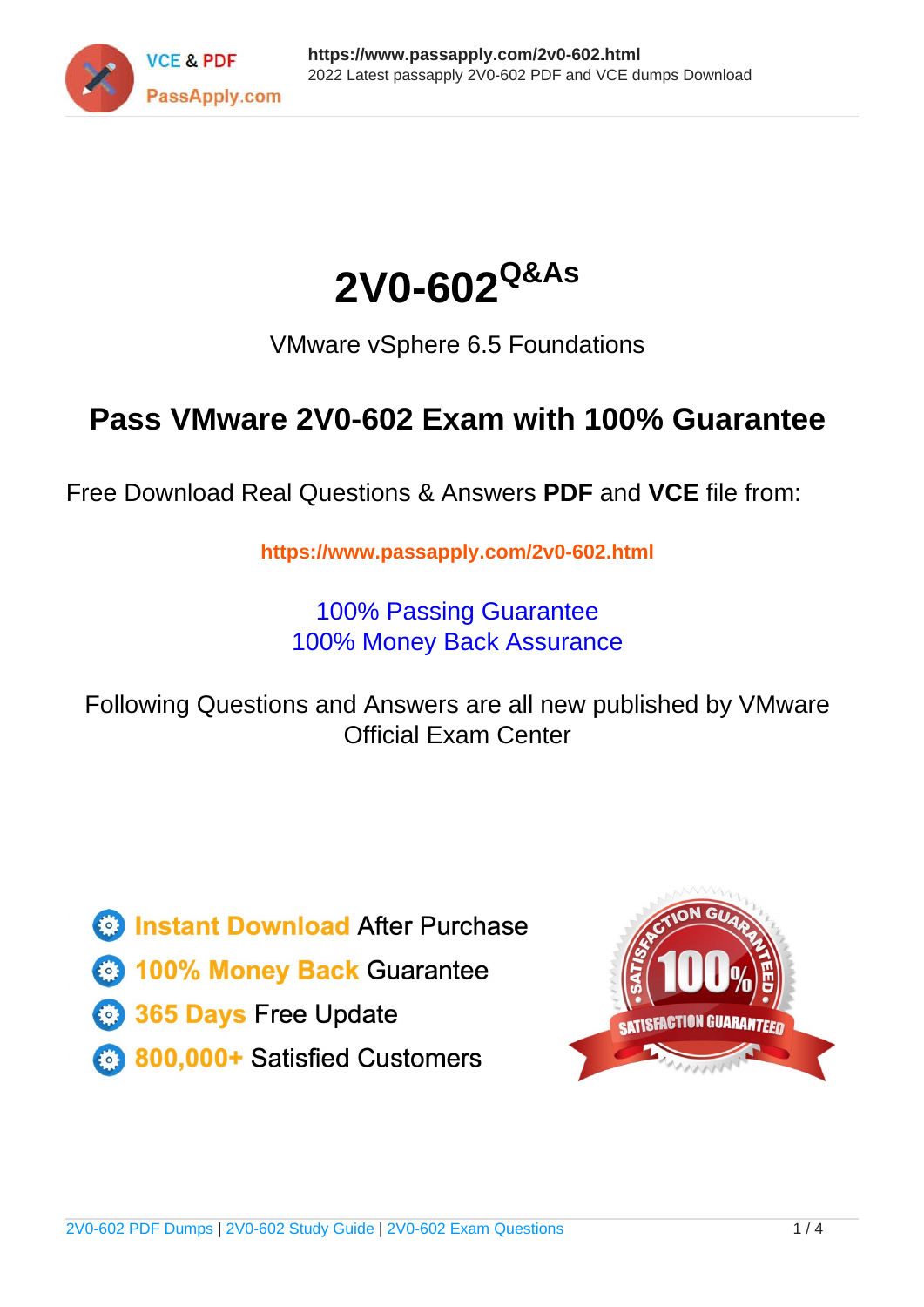

### **QUESTION 1**

Which option was added to the load balancing calculations of DRS in vSphere 6.5?

- A. Network
- B. Memory
- C. Storage
- D. CPU

Correct Answer: B

Memory Metric for Load Balancing: DRS uses Active memory + 25% as its primary metric when calculating memory load on a host. The Consumed memory vs active memory will cause DRS to use the consumed memory metric rather than Active. This is beneficial when memory is not overallocated. As a side effect, the UI show the hosts be more balanced.

### **QUESTION 2**

What are two valid iSCSI discovery methods? (Choose two.)

- A. Assigned Discovery
- B. Automatic Discovery
- C. Static Discovery
- D. LUN Masking
- E. Dynamic Discovery

Correct Answer: CE

https://docs.vmware.com/en/VMware-vSphere/6.5/com.vmware.vsphere.storage.doc/GUID-66215AF3-2D81-4D1F-92D4-B9623FC1CB0E.html

### **QUESTION 3**

A vSphere administrator wants to migrate a virtual machine with vMotion from one node to another in the same cluster, but when the destination server is specified, an error message is displayed. What might be wrong? (Choose two.)

A. The cluster is configured for EVC and the hosts are of the same processor family

- B. The destination host does not have access to the shared datastore
- C. The source host is not licensed for vMotion
- D. The hosts are licensed for vSphere Essentials Plus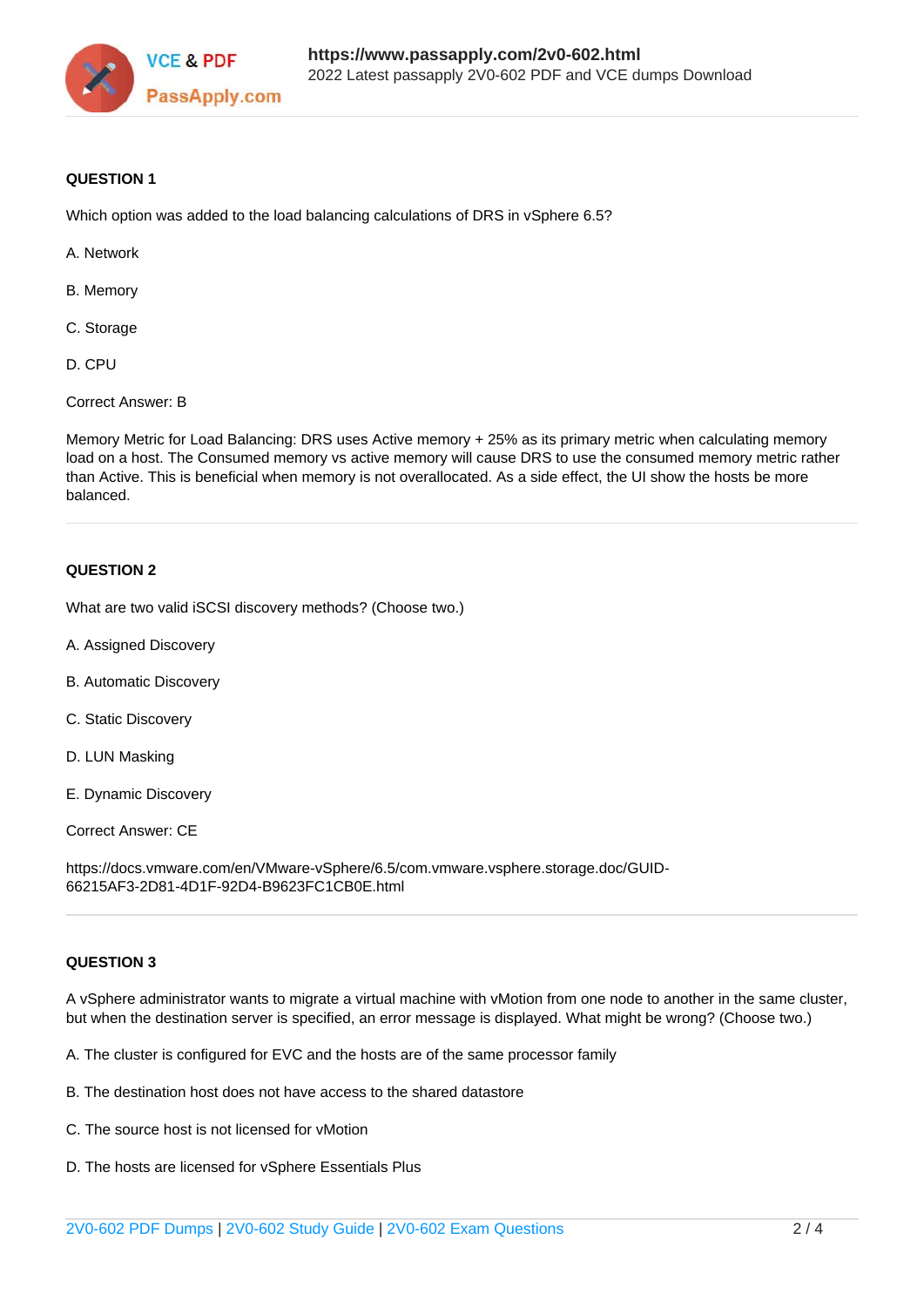

E. The hosts have a dedicated vMotion VMKernel interface configured

Correct Answer: BE

### **QUESTION 4**

Which two options can be leveraged to configure a remote syslog server for an ESXi 6.x host? (Choose two.)

- A. vRealize Configuration Manager
- B. vRealize Automation
- C. Host Profiles
- D. vSphere Web Client
- Correct Answer: CD

### **QUESTION 5**

What three shares are available when configuring a Resource Pool? (Choose three.)

- A. Custom
- B. Low
- C. Maximum
- D. Normal
- E. None

Correct Answer: ABD

[2V0-602 PDF Dumps](https://www.passapply.com/2v0-602.html) [2V0-602 Study Guide](https://www.passapply.com/2v0-602.html) [2V0-602 Exam Questions](https://www.passapply.com/2v0-602.html)